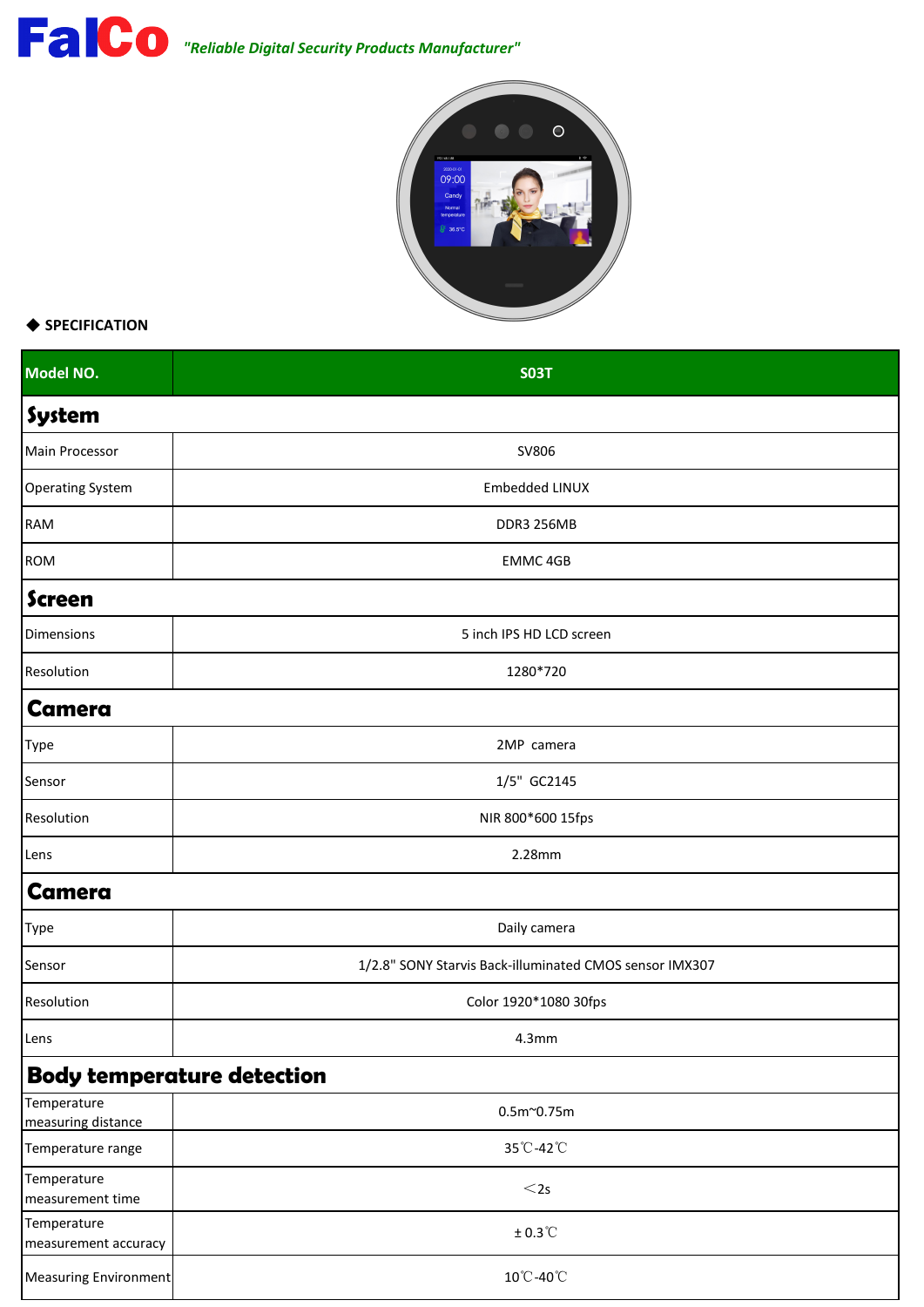| <b>Face recognition</b>      |                                                                                                    |  |
|------------------------------|----------------------------------------------------------------------------------------------------|--|
| Detection Type               | Support face recognition, face comparison, mask detection, living body detection, mask recognition |  |
| Face recognition<br>accuracy | 0.995                                                                                              |  |
| Face recognition<br>distance | $0.5^{\sim}1.2m$                                                                                   |  |
| Face database capacity       | Max support 2,000 faces                                                                            |  |
| <b>Face Posture</b>          | Horizontal less than 67°, vertical less than 40°                                                   |  |
| Occlusion                    | Ordinary glasses and short fringe have no effect on recognition.                                   |  |
| Expression                   | Under normal circumstances, slight expressions do not affect recognition.                          |  |
| <b>Response Speed</b>        | About 200ms                                                                                        |  |
| Face exposure                | Support                                                                                            |  |
| Local Storage                | Support storage of 5,000 records                                                                   |  |
| Recognition area             | Full screen recognition                                                                            |  |
| <b>Upload Method</b>         | TCP, HTTP, MQTT                                                                                    |  |
| <b>Network Functions</b>     |                                                                                                    |  |
| Network protocol             | IPv4, TCP/IP, HTTP, MQTT                                                                           |  |
| Interface protocol           | Private protocol                                                                                   |  |
| <b>Security Mode</b>         | Authorized password                                                                                |  |
| Event linkage                | Voice broadcast, Abnormal event upload to the platform, Alarm output                               |  |
| System Upgrade               | Support remote upgrade                                                                             |  |
| <b>Accessories</b>           |                                                                                                    |  |
| Supplementary light          | IR light, LED white light                                                                          |  |
| <b>Identification Module</b> |                                                                                                    |  |
| Audio In                     | Support Internal MIC (Developing)                                                                  |  |
| Audio Out                    | Built in Speaker support voice broadcast after successful recognition                              |  |
| Network Module               |                                                                                                    |  |
| Wi-Fi                        | 2.4G/5.8G Dual frequency, IEEE 802.11b/g/n, IEEE802.11a/ac                                         |  |
| Bluetooth                    |                                                                                                    |  |
| Temperature Sensor           | Heimann32*32                                                                                       |  |
| Alarm Indicator Light        | Abnormal red light, Normal green light                                                             |  |
| Interface                    |                                                                                                    |  |
| Network Interface            | RJ45 10M/100M Network Adaptation                                                                   |  |
| Alarm Input                  |                                                                                                    |  |
| Alarm Output                 |                                                                                                    |  |
| <b>Relay Output</b>          | Support, NO, NC, COM                                                                               |  |